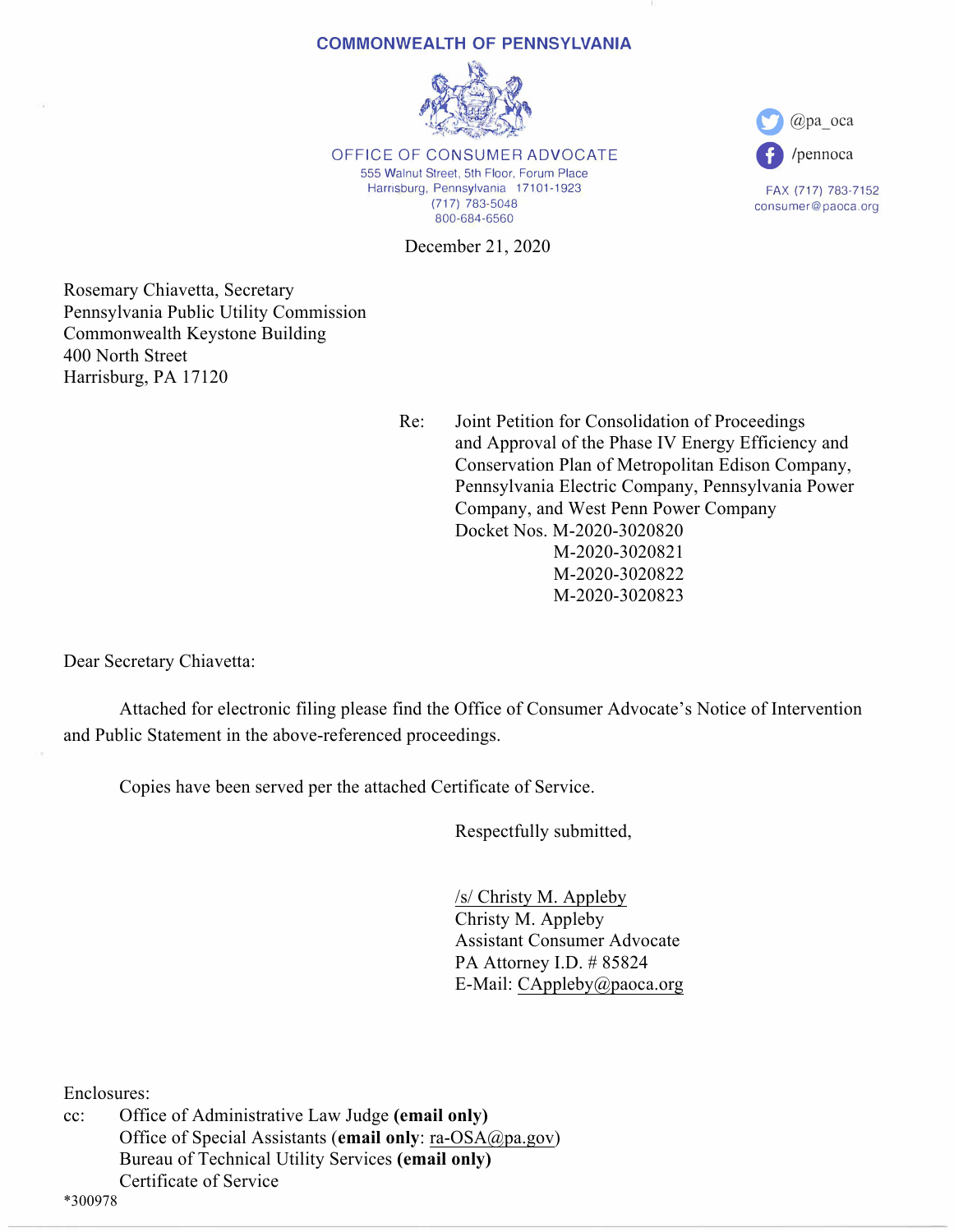### CERTIFICATE OF SERVICE

| Re: | Joint Petition for Consolidation of Proceedings |                | Docket Nos. M-2020-3020820 |
|-----|-------------------------------------------------|----------------|----------------------------|
|     | and Approval of the Phase IV Energy Efficiency  |                | M-2020-3020821             |
|     | and Conservation Plan of Metropolitan Edison    |                | M-2020-3020822             |
|     | Company, Pennsylvania Electric Company,         |                | M-2020-3020823             |
|     | Pennsylvania Power Company, and West Penn       | $\ddot{\cdot}$ |                            |
|     | Power Company                                   |                |                            |

I hereby certify that I have this day served a true copy of the following document, the Office of Consumer Advocate's Notice of Intervention and Public Statement, upon parties of record in this proceeding in accordance with the requirements of 52 Pa. Code § 1.54 (relating to service by a participant), in the manner and upon the persons listed below:

Dated this 21<sup>st</sup> day of December 2020.

### **SERVICE BY E-MAIL ONLY**

Richard A. Kanaskie, Esquire John R. Evans, Esquire Bureau of Investigation & Enforcement Office of Small Business Advocate Pennsylvania Public Utility Commission 555 Walnut Street Commonwealth Keystone Building 1<sup>st</sup> Floor, Forum Place 400 North Street, 2<sup>nd</sup> Floor Harrisburg, PA 17101-Harrisburg, PA 17120

John L. Munsch, Esquire Devin T. Ryan, Esquire FirstEnergy Service Company Post & Schell, P.C. Greensburg, PA 15601 Harrisburg, PA 17101-1601

David B. MacGregor, Esquire Elizabeth R. Marx, Esquire Post & Schell, P.C. John W. Sweet, Esquire Four Penn Square Ria M. Pereira, Esquire 1600 John F. Kennedy Boulevard Pennsylvania Utility Law Project Philadelphia, PA 19103-2808 118 Locust Street

Harrisburg, PA 17101-1923

800 Cabin Hill Drive 17 North Second Street,  $12<sup>th</sup>$  Floor

Harrisburg, PA 17101

/s/ Christy M. Appleby Christy M. Appleby Counsel for: Assistant Consumer Advocate Office of Consumer Advocate PA Attorney I.D. # 85824 555 Walnut Street E-Mail: [CAppleby@paoca.org](mailto:CAppleby@paoca.org) 5<sup>th</sup> Floor, Forum Place

Aron J. Beatty Phone: (717) 783-5048 Senior Assistant Consumer Advocate Fax: (717) 783-7152 PA Attorney I.D. # 86625 Dated: December 21, 2020 E-Mail: <u>ABeatty@paoca.org</u> \*300980

Harrisburg, PA 17101-1923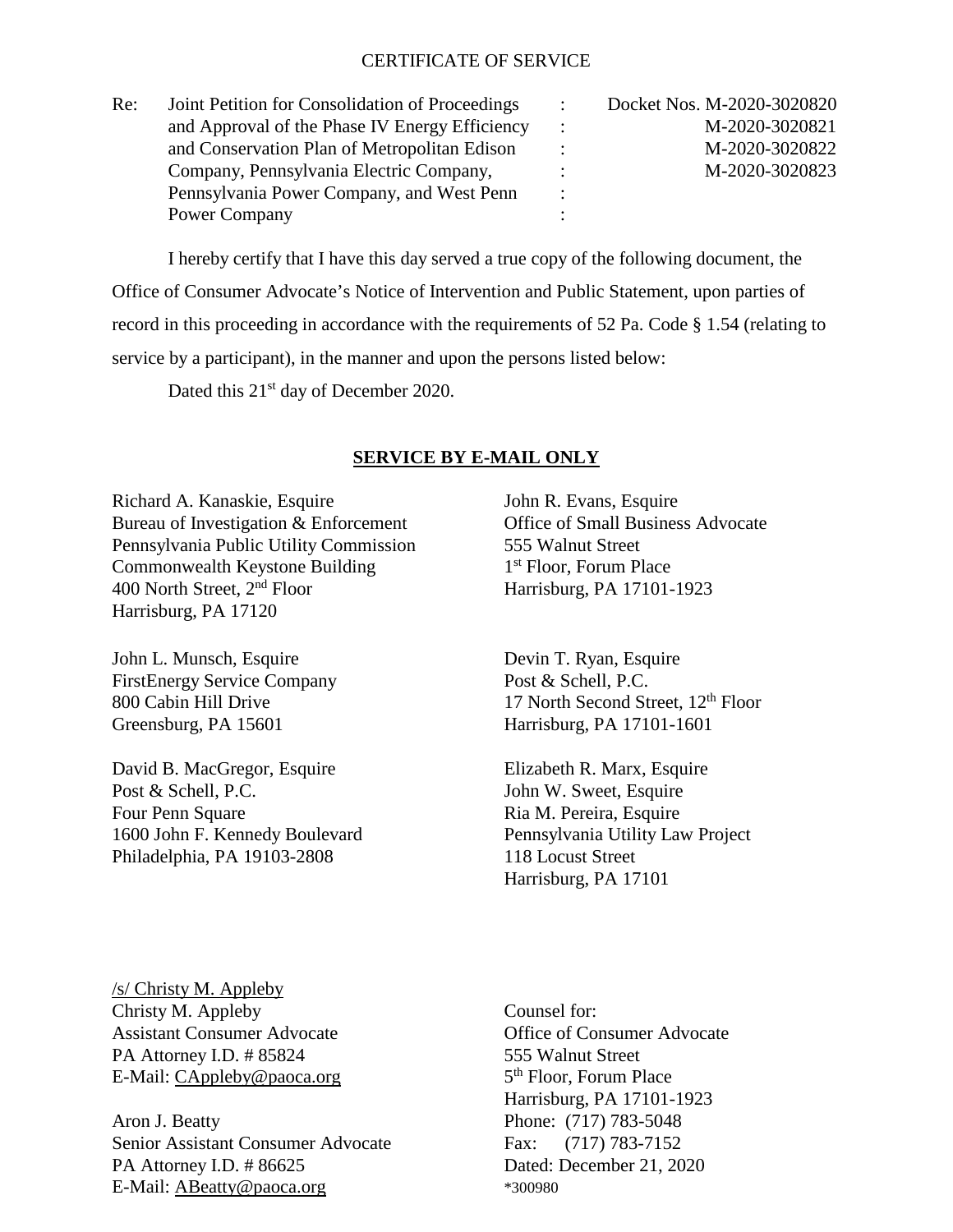## BEFORE THE PENNSYLVANIA PUBLIC UTILITY COMMISSION

| Joint Petition for Consolidation of Proceedings and: |  |                           |
|------------------------------------------------------|--|---------------------------|
| Approval of Energy Efficiency and                    |  |                           |
| <b>Conservation Plans Phase III</b>                  |  | Docket No. M-2020-3020823 |
| Metropolitan Edison Company, Pennsylvania            |  |                           |
| Electric Company, Pennsylvania                       |  |                           |
| Power Company and West Penn Power Company:           |  |                           |

# NOTICE OF INTERVENTION \_\_\_\_\_\_\_\_\_\_\_\_\_\_\_\_\_\_\_\_\_\_\_\_\_\_\_\_\_\_

\_\_\_\_\_\_\_\_\_\_\_\_\_\_\_\_\_\_\_\_\_\_\_\_\_\_\_\_\_\_

Pursuant to 52 Pa. Code 5.71-5.74, the Office of Consumer Advocate hereby gives its Notice of Intervention in the above-captioned proceeding. A copy of all correspondence and notices, documents, orders or other communications with respect to the above-captioned proceeding should be addressed to the following:

> Christy M. Appleby Assistant Consumer Advocate PA Attorney I.D. # 85824 E-Mail: [CAppleby@paoca.org](mailto:CAppleby@paoca.org)

Aron J. Beatty Senior Assistant Consumer Advocate PA. Attorney I.D. # 86625 E-Mail: [ABeatty@paoca.org](mailto:ABeatty@paoca.org)

Office of Consumer Advocate 555 Walnut Street 5th Floor, Forum Place Harrisburg, PA 17101-1923 Telephone: (717) 783-5048 Fax: (717) 783-7152

Respectfully submitted,

*/s/ Christy M. Appleby* Christy M. Appleby Assistant Consumer Advocate PA. Attorney I.D. # 85824

DATE: December 21, 2020